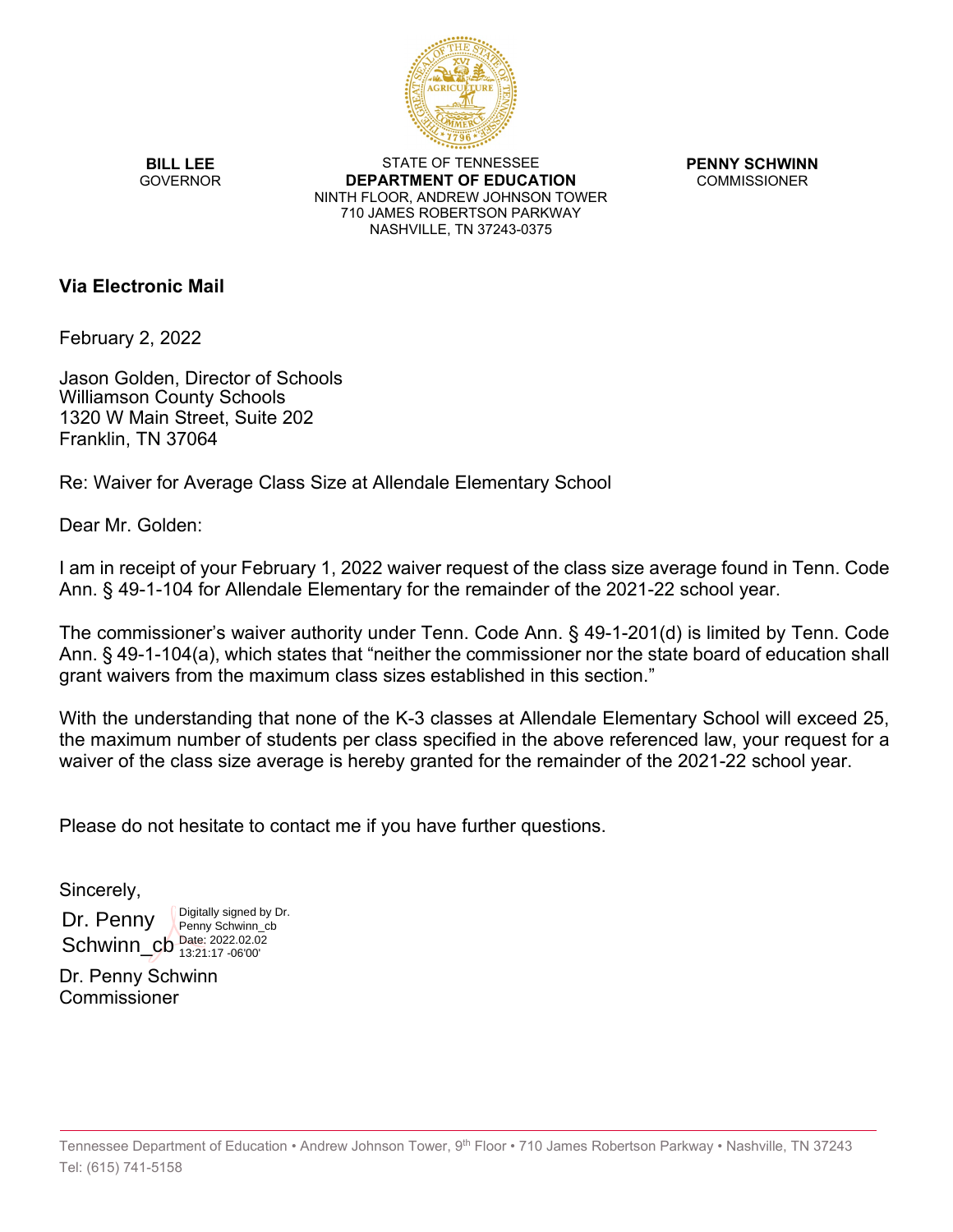

## Tennessee Department of Education - Office of The Commissioner

710 James Robertson Parkway - Andrew Johnson Tower, 9<sup>th</sup> Floor - Nashville, TN 37243

# **Local Education Agency Waiver Request**

Pursuant to Tennessee Code Annotated § 49-1-201(d), upon application by the local education agency for one (1) or more of its schools, the commissioner of education may waive any state board rule or statute that inhibits or hinders the LEA's ability to meet its goals or comply with its mission. Please submit completed forms to Commissioner.Schwinn@tn.gov. Following review by the commissioner, the district will be notified in writing if the waiver request is approved or denied. Unless otherwise stated, all waivers granted by the commissioner shall be granted for one year terms.

Waivers may not be granted by the commissioner for regulatory or statutory requirements related to:

- (A) Federal and state civil rights;
- (B) Federal, state and local health and safety;
- (C) Federal and state public records;
- (D) Immunizations;
- (E) Possession of weapons on school grounds;
- (F) Background checks and fingerprinting of personnel;
- (G) Federal and state special education services;
- (H) Student due process;
- (I) Parental rights;
- (J) Federal and state student assessment and accountability;
- (K) Open meetings;
- (L) Educators' due process rights;
- (M) Reductions in teachers' salaries;
- (N) Employee rights, salaries and benefits; and
- (O) Licensure of employees.

#### **Local Education Agency:**

**Williamson County Schools** 

### **School Information (if applicable):**

| <b>School Name:</b><br>Allendale Elementary School |                 |
|----------------------------------------------------|-----------------|
| Street:<br>2100 Prescott Way                       |                 |
| City: Spring Hill                                  | Zip Code: 37174 |